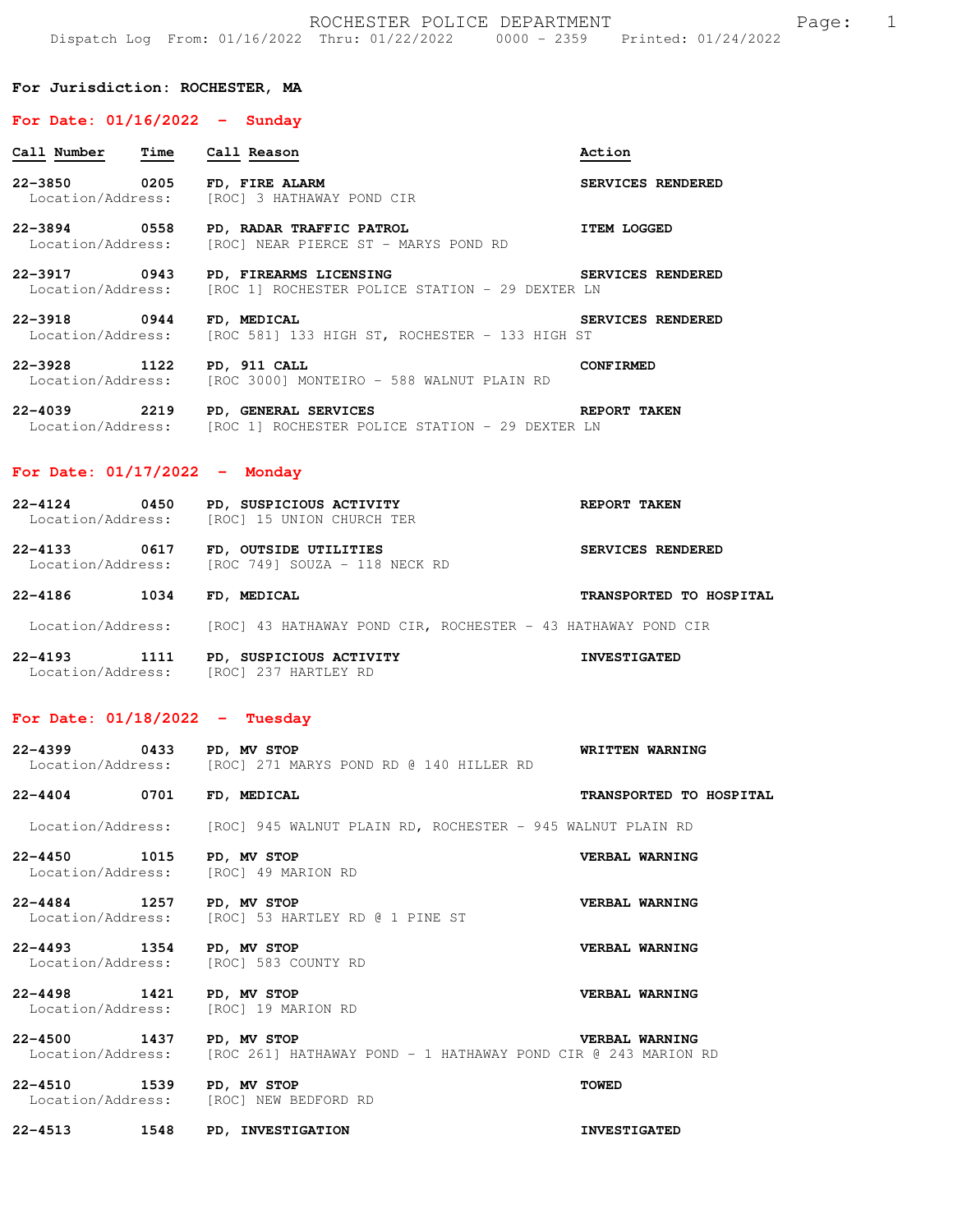|                                   | ROCHESTER POLICE DEPARTMENT<br>Dispatch Log From: 01/16/2022 Thru: 01/22/2022 0000 - 2359 Printed: 01/24/2022           |                          | Page: | 2 |
|-----------------------------------|-------------------------------------------------------------------------------------------------------------------------|--------------------------|-------|---|
|                                   | Location/Address: [ROC] MENDELL RD                                                                                      |                          |       |   |
|                                   | 22-4516 1610 PD, SUSPICIOUS ACTIVITY THE INVESTIGATED<br>Location/Address: [ROC 136] QUITICUS SOLAR FARM - 33 NORTH AVE |                          |       |   |
| 22-4553 1856                      | PD, FOLLOW UP<br>Location/Address: [ROC 143] MURPHYS AUTO - 35 COUNTY RD                                                | <b>SERVICES RENDERED</b> |       |   |
| 22-4563 1952 PD, MV STOP          | Location/Address: [ROC 128] SEASONS CORNER MARKET - 8 CRANBERRY HWY                                                     | <b>TOWED</b>             |       |   |
| 22-4580 2121 FD, MEDICAL          |                                                                                                                         | TRANSPORTED TO HOSPITAL  |       |   |
|                                   | Location/Address: [ROC] 51 CUSHMAN RD                                                                                   |                          |       |   |
|                                   | For Date: $01/19/2022 -$ Wednesday                                                                                      |                          |       |   |
| 22-4656 0255                      | FD, MEDICAL                                                                                                             | TRANSPORTED TO HOSPITAL  |       |   |
|                                   | Location/Address: [ROC] 537 SNIPATUIT RD, ROCHESTER - 537 SNIPATUIT RD                                                  |                          |       |   |
| 22-4682 0636 PD, MV STOP          | Location/Address: [ROC 140] CAPTAIN BONNEYS CREAMERY - 258 NEW BEDFORD RD                                               | WRITTEN WARNING          |       |   |
| 22-4690 0720 PD, MV STOP          | Location/Address: [ROC 196] ROCHESTER GOLF CLUB - GOLF COURSE - 323 ROUNSEVILLE RD                                      | VERBAL WARNING           |       |   |
| 22-4695 0809                      | FD, MEDICAL<br>Location/Address: [ROC 397] DUVAL - 188 BRALEY HILL RD                                                   | PATIENT REFUSAL          |       |   |
|                                   | 22-4737 1036 PD, NOISE COMPLAINT<br>Location/Address: [ROC] 106 CLAPP RD                                                | SERVICES RENDERED        |       |   |
| $22 - 4742$ 1124                  | FD, MVC                                                                                                                 | TRANSPORTED TO HOSPITAL  |       |   |
|                                   | Location/Address: [ROC] 48 HIGH ST                                                                                      |                          |       |   |
| 22-4814 1900                      | <b>PD, DISTURBANCE</b><br>Location/Address: [ROC] 24 BENNETT RD                                                         | <b>RESTORED PEACE</b>    |       |   |
| 22-4869 2205                      | PD, SUSPICIOUS ACTIVITY<br>Location/Address: [ROC] 19 NEW BEDFORD RD                                                    | <b>INVESTIGATED</b>      |       |   |
| For Date: $01/20/2022 - Thursday$ |                                                                                                                         |                          |       |   |
| $22 - 4898$<br>0029               | PD, SUSPICIOUS ACTIVITY<br>Location/Address: [ROC 57] ADRIANS PACKAGE STORE - 711 MARYS POND RD                         | <b>INVESTIGATED</b>      |       |   |
| $22 - 4954$<br>0410               | FD, MEDICAL                                                                                                             | TRANSPORTED TO HOSPITAL  |       |   |
| Location/Address:                 | [ROC] 83 NEW BEDFORD RD                                                                                                 |                          |       |   |
| 22-4968 0927<br>Location/Address: | FD, MEDICAL<br>[ROC 476] A HAPPY HEALTHY START DAYCARE - 428 WALNUT PLAIN RD                                            | PATIENT REFUSAL          |       |   |
| 22-4969 0933<br>Location/Address: | PD, 911 CALL<br>[ROC 397] DUVAL - 188 BRALEY HILL RD                                                                    | <b>CONFIRMED</b>         |       |   |
| 22-4971<br>0939                   | FD, MEDICAL                                                                                                             | SERVICES NOT REQUIRED    |       |   |
| Location/Address:                 | [ROC 397] DUVAL - 188 BRALEY HILL RD                                                                                    |                          |       |   |
| 22-5032<br>1720                   | FD, MEDICAL                                                                                                             | TRANSPORTED TO HOSPITAL  |       |   |
| Location/Address:                 | $[ROC]$ 145 CLAPP RD, ROCHESTER - 145 CLAPP RD                                                                          |                          |       |   |
| 22–5035 1744                      | PD, MV DISABLED<br>Vicinity of: [ROC] 587 COUNTY RD @ 2 CRANBERRY HWY                                                   | <b>ITEM LOGGED</b>       |       |   |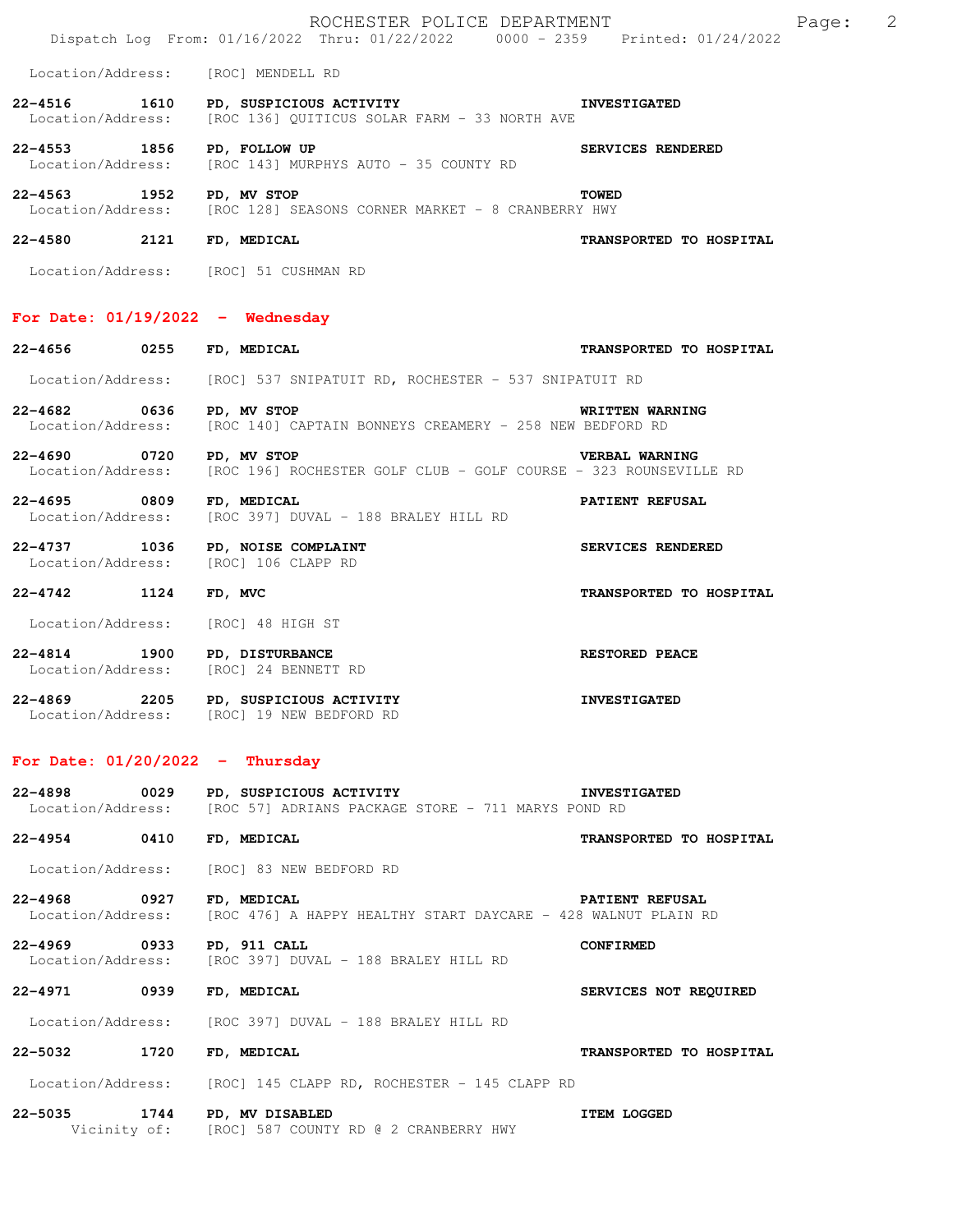| $22 - 5049$ | 1938 | PD, MV STOP                     | VERBAL WARNING         |
|-------------|------|---------------------------------|------------------------|
|             |      | Location/Address: [ROC] HIGH ST |                        |
| $22 - 5053$ | 2036 | PD, MV STOP                     | <b>CITATION ISSUED</b> |

Location/Address: [ROC] 96 NORTH AVE @ 350 BRALEY HILL RD

# **For Date: 01/21/2022 - Friday**

|                             | 22-5184 0503 PD, RADAR TRAFFIC PATROL CANCELLED RESPONSE                                 |                          |
|-----------------------------|------------------------------------------------------------------------------------------|--------------------------|
|                             | Location/Address: [ROC 128] SEASONS CORNER MARKET - 8 CRANBERRY HWY                      |                          |
| 22-5201 0732 PD, MV ERRATIC | Location/Address: [ROC] 75 COUNTY RD @ 712 MARYS POND RD                                 | <b>ITEM LOGGED</b>       |
|                             | 22-5209 0846 PD, GENERAL SERVICES<br>Location/Address: [ROC] 493 ROUNSEVILLE RD          | <b>ITEM LOGGED</b>       |
| 22-5210 0853 PD, 911 CALL   | <b>ITEM LOGGED</b><br>Location/Address: [ROC 115] COVANTA SEMASS - 141 CRANBERRY HWY     |                          |
| 22-5243 1220 PD, 911 CALL   | Location/Address: [ROC 397] DUVAL - 188 BRALEY HILL RD                                   | <b>ITEM LOGGED</b>       |
| 22-5246 1248 FD, MEDICAL    | Location/Address: [ROC] 194 CUSHMAN RD, ROCHESTER - 194 CUSHMAN RD                       | <b>SERVICES RENDERED</b> |
| 22-5280 1721 PD, MV STOP    | Location/Address: [ROC] 6 MARION RD @ 1 DEXTER LN                                        | <b>VERBAL WARNING</b>    |
| 22-5281 1733 PD, MV STOP    | Location/Address: [ROC] 350 NEW BEDFORD RD @ 290 MATTAPOISETT RD                         | <b>VERBAL WARNING</b>    |
| 22-5291 1759 PD, MV STOP    | <b>VERBAL WARNING</b><br>Location/Address: [ROC] 630 NEW BEDFORD RD @ 566 ROUNSEVILLE RD |                          |
| 22-5318 2012 PD, MV STOP    | Location/Address: [ROC] 9 MARION RD @ 0 MARYS POND RD                                    | <b>VERBAL WARNING</b>    |
| 22-5355 2254 PD, MV STOP    | Location/Address: [ROC 367] FAUSTINO - 69 MATTAPOISETT RD                                | VERBAL WARNING           |

# **For Date: 01/22/2022 - Saturday**

| $22 - 5377$       | 0031 | PD, INVESTIGATION                      | REPORT TAKEN |
|-------------------|------|----------------------------------------|--------------|
| Location/Address: |      | [ROC] 219 MARYS POND RD @ 230 CLAPP RD |              |

- **22-5483 1018 PD, DISTURBANCE INVESTIGATED**  Location/Address: [ROC] 19 KINGS HWY
- **22-5487 1038 PD, MVC OTHER SERVICES RENDERED**  Location/Address: [ROC 1] ROCHESTER POLICE STATION - 29 DEXTER LN
- **22-5488 1047 PD, SUSPICIOUS ACTIVITY INVESTIGATED**  Location/Address: [ROC 654] 5 OLD FARM LN
- **22-5504 1301 PD, LARCENY REPORT TAKEN**  Location/Address: [ROC 363] SOUSA - 397 NORTH AVE
- **22-5528 1609 PD, 911 CALL SERVICES NOT REQUIRED**  Location/Address: [ROC 397] DUVAL - 188 BRALEY HILL RD
- **22-5579 1916 PD, MV STOP VERBAL WARNING**  Location/Address: [ROC] 126 ROBINSON RD @ 362 CUSHMAN RD
- **22-5591 2052 FD, MVC UNFOUNDED**
- 
- 
- 
-